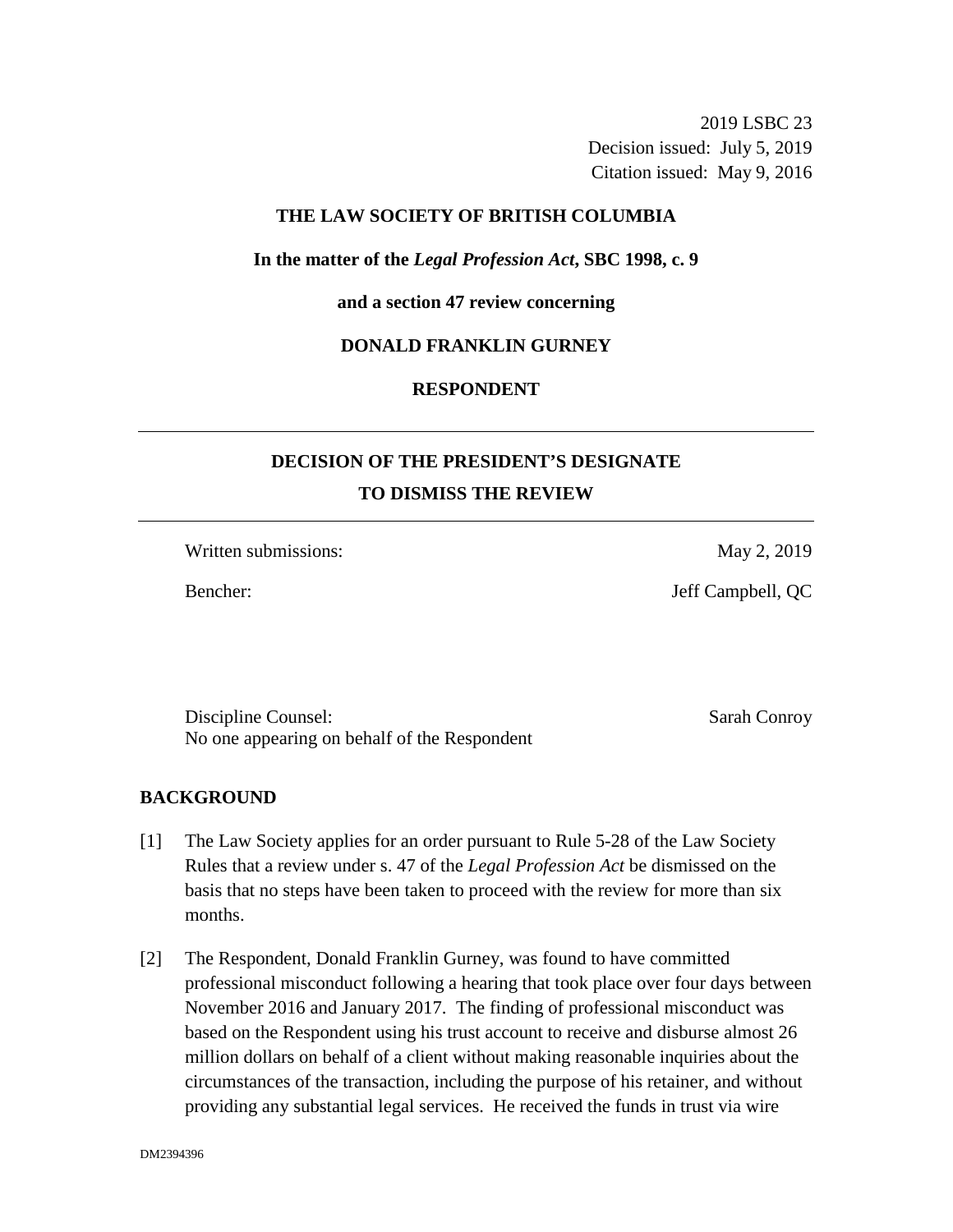transfers from offshore accounts between May and November 2013. He then purchased bank drafts made payable to the client. His fees were calculated at 0.1 per cent of the value of the funds that passed through his trust account.

- [3] The hearing panel found that there were grounds to suspect that the transactions were suspicious, and that the Respondent did not make reasonable inquiries into the source and purpose of the funds: *Law Society of BC v. Gurney*, 2017 LSBC 15.
- [4] The decision on disciplinary action was rendered on September 1, 2017. The hearing panel ordered that the Respondent be suspended from practice for a period of six months, pay \$25,845 as disgorgement of the legal fees that he had received, and comply with certain trust accounting conditions upon his return to practice: *Law Society of BC v. Gurney*, 2017 LSBC 32.
- [5] On September 26, 2017, the Respondent filed an application for a s. 47 review of both the Decision on Facts and Determination and the Disciplinary Action Decision.
- [6] On January 1, 2018, the Respondent ceased membership with the Law Society.
- [7] The Respondent has not taken any steps to advance the s. 47 review. The Respondent's former counsel, who filed the review on the Respondent's behalf, advised in February 2018 that he no longer represents the Respondent in this matter. Subsequently, the Law Society communicated directly with the Respondent, who has not responded to any of the communications from counsel for the Law Society with respect to the s. 47 review.

### **LEGAL FRAMEWORK**

[8] Rule 5-28 sets out the following:

#### **Inactive reviews**

- **5-28** (1) If no steps have been taken for 6 months or more, a party may apply for an order dismissing a review by delivering to the President and the other party a notice in writing that sets out the basis for the application.
	- (3) If it is in the public interest and not unfair to the respondent or applicant, the President may dismiss the review.
	- (4) The President may designate another Bencher to make a determination under subrule (3).